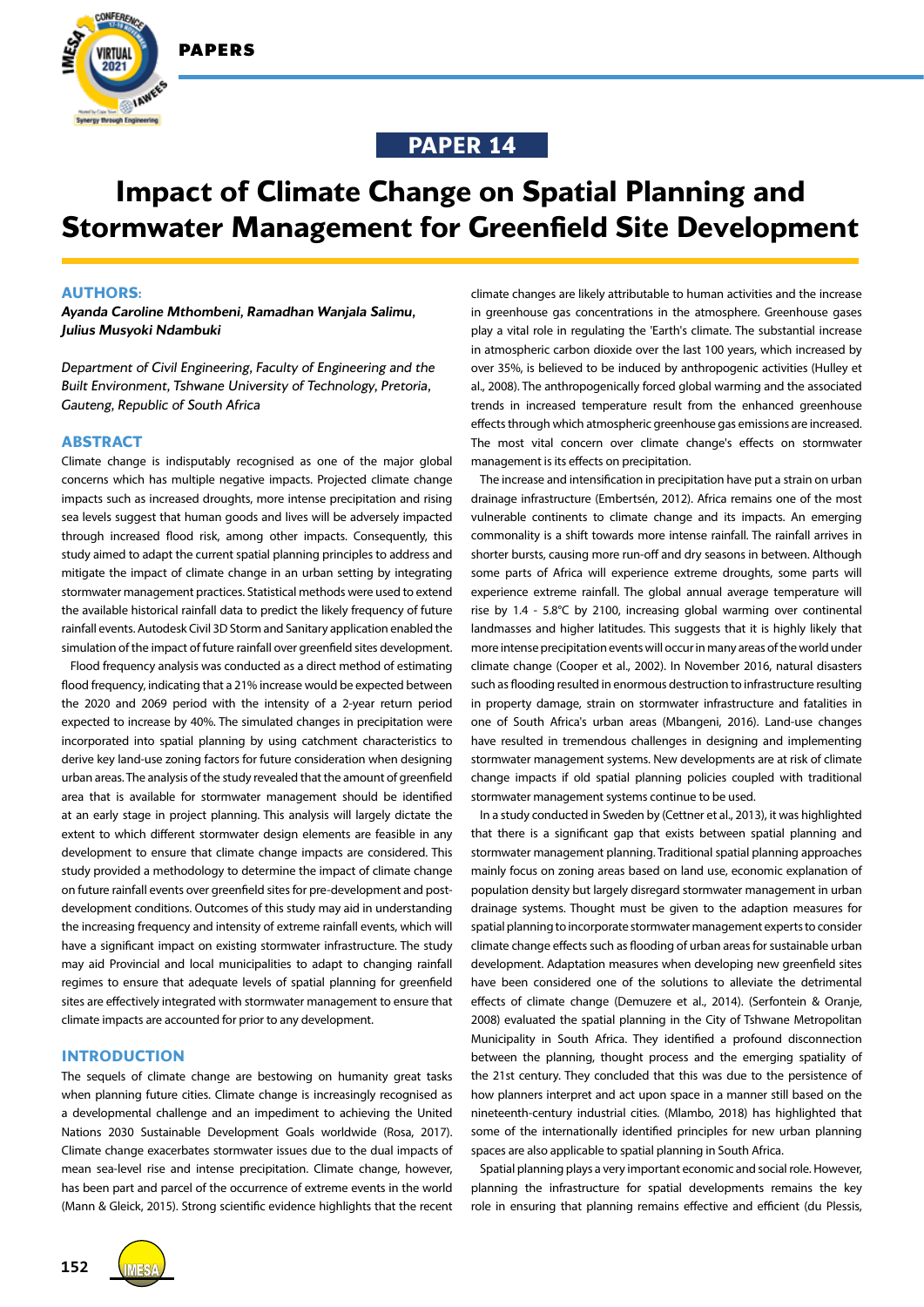**IMESA** 

**3S Media**

3S Media

2014). The two roles must be strategically planned simultaneously to ensure a sustainable integration between infrastructure development and spatial planning. Spatial planning is a significant area of land use planning and a crucial tool in achieving sustainability, development, and climate change adaptation strategies in urban areas. It is crucial to ensure that every sustainable urban development plan has an accepted infrastructure implementation plan for the area which can be implemented.

The main motivation of this research aimed at determining the impact of climate change within an urban environment by predicting future flood events that are likely attributed to climate change for future consideration over new developments on existing greenfield sites. Innovative considerations are required to be made regarding spatial planning of greenfield site developments to mitigate climate change impact on stormwater management. This research combines spatial planning and engineering concepts in stormwater management, considering climate change as an integral part of integrated stormwater management.

## **1. MATERIALS AND METHODS**

## **1.1 Location and climate**

Roodekrans 492-JQ (study location) is situated within the Gauteng province, west of Pretoria in The Crocodile West and Marico Catchment. Geographically, it lies between 25.855° S and 27.948° E. Roodekrans 492-JQ is situated in a humid subtropical climate with temperatures that vary average of 18.7 °C annually with summer rainfall season. Rain events typically occur in the afternoon between October and April months. Rainfall seldom occurs during winter. The current annual average rainfall is 732 mm, mostly during the December, January and February months.

 Roodekrans 492-JQ, previously zoned as a peri-urban development in 1975, is boarded by Hennopsrivier 489-JQ and Riverside Estate 497-JQ located in the South-Western area near Hartebees Dam in the City of Tshwane Metropolitan Municipality as presented in Figure 1. The location has been purposefully selected because of its potential for growth development in the country in terms of urbanisation. The total land surface area is 38 km<sup>2</sup>.



**FIGURE 1:** Catchment for selected study location (Roodekrans, 492 JQ)

#### **1.2 Rainfall data and topographical data**

The daily rainfall at station number 6 545 weather station for the Pelindaba gauging station was obtained from the South African Weather Services. The daily rainfall (mm) data, for the years 1969 to 2019 (51 years) for Roodekrans 492 JQ were obtained. The maximum annual daily rainfall (MADR) event was extracted for each year. The Roodekrans 492 JQ intersects by the Hennops River, which rises to approximately 1530 metres above sea level (m.a.s.l) near Atteridgeville, far west of Pretoria. The United States Geological Survey (USGS), provides users with various Data Elevation Models (DEM)s. The GDEM model was downloaded, and Hexagon Geospatial provided

GIS tools to retrieve the topographical information. This information was transferred to Autodesk Civil 3D Storm & Sanitary Analysis tool software package for hydrological modelling. The GDEM was used for hydrological modelling purposes. From the Geo.tiff image, we developed a raster image for visualising the topographical data and subsequently generated it to develop the hydrological model.

#### **1.3 Land cover and land use typology**

It is crucial to understand the characteristics of the spatial distribution of South Africa's land cover. Landsat images were downloaded from the USGS Earth Explore together with the DEM files. Landsat 8 Operational Land Imager (OLI) and Thermal Infrared Sensor (TIRS) images consist of nine spectral bands and two thermal bands. The Landsat images loaded into Erdas Imagine to further develop the image. The Landsat was georeferenced to the WGS 84 coordinate system. The classification complete after the different bands were stacked to develop one image in which classification was performed to identify soil, vegetation, and water classes based on the spectral reflectance soil, vegetational and water. The Roodekrans current land use satellite image detection Landsat thematic mapper (Landsat 8) which shows the current land properties of the study location.

#### **1.4 Frequency analysis of annual maximum events**

Stochastic methods or frequency analysis can be used to evaluate peak flows where satisfactory measured streamflow information exist. The frequency analysis was conducted to determine the appropriate probability distribution function (PDF) for the extreme events between 1969 and 2019. The Annual Maximum Run-off events (24 hrs) for the selected period were determined. The probability of exceedances (p) of Annual Maximum runoff events was determined by ranking the largest Annual Maximum run-off events to the smallest.

The Weibull formula was applied to determine the estimates of exceedance probabilities associated with historical rainfall observations, as shown in Equations 1 and 2.

$$
p = \frac{1}{n+1}
$$
 Equation 1.  

$$
T = \frac{1}{1-p}
$$
 Equation 2.

Where:

P = Exceedance probability associated with a specific observation.

 $N =$  Number of annual maximum daily events (51 evens in this case); x= Observed rainfall (mm)

 $i =$  Rank of specification observed event with  $i = 1$  being the largest event to  $i = N$  being the smallest event

 $T=$  Return period (T) of each event is the inverse of its exceedance probability. **Equation 3.**

## **1.5 Selection of suitable probability distribution function for the study area**

The maximum annual rainfall selected for this study area involved estimating the distributions selected and identifying the best distribution model suited for estimating extreme hydrological events for the study area. To estimate the maximum annual rainfall quantiles, the PDF that suits the said events had to be applied (Masereka et al., 2018). The three goodness of best-fit test, which was tested and then applied, were the chi-square test, Kolmogorov-Smirnov test, and the Anderson-Darling test. Through identifying the best-fit PDF models for our sample, we were able



IMESA **153**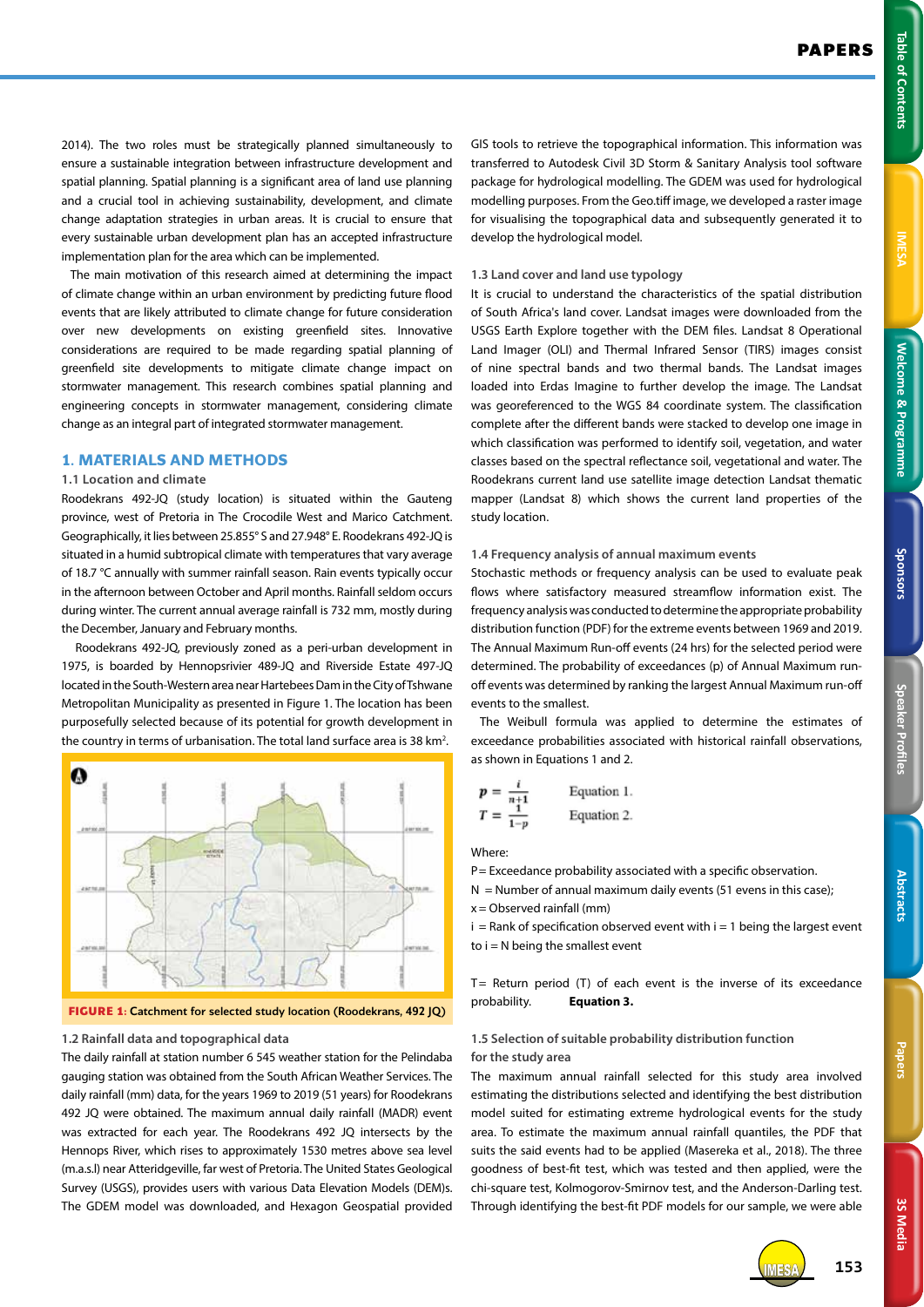

to identify the best fit model for our data. The selection of an appropriate model depends mainly on the characteristics of available rainfall data for a particular study area of interest. A PDF that provides a good fit to daily precipitation depth is key. Therefore, for this study, the PDF model was analysed for the current data to determine the best fit model for the current data of our study area. For this study, different PDF types such as Log-Pearson Type III, generalised extreme value, Weibull and Gumbel were assessed to find the best fit PDF for maximum annual extreme rainfall. This was done to visually identify the candidate PDFs for analysis of magnitude and frequency of analysed extreme events. (Masereka et al., 2018) identified a method of identifying the best fit, which was subsequently used for this study. The PDF selected for this study was Gumbel's distribution.

#### **1.6 Forecasting precipitation for the 50 years (2020-2069)**

The technique used for the forecasting of the next 50 years of rainfall was under the assumption that the future rainfall series will indicate similar trends as the historical series. The technique applied simulates the historical series by identifying a specific pattern in the series to predict or simulate the historical pattern into the future without trying to understand the causes or effects of the historical patterns. The analysis from the previous sections was repeated for the forecasted data with the assumption that the selected PDF would be suitable in assisting to predict the future causes. The Gumbel's Extreme Value was selected as the best PDF for the historical data analysis. Therefore, the calculation for the maximum extreme discharge recurrence interval for the different return period was determined using the Gumbel extreme values. The PDF for Gumbel's distribution is given as follows:

$$
F(x)' = exp[-exp(-\frac{x-u}{a})]
$$
 Equation

The following equations were used for Gumbel's Extreme Value calculation;

4.

| $P' = e^{-e^{-y}}$               | Equation 5. |  |  |
|----------------------------------|-------------|--|--|
| $y = -(ln x (ln(\frac{r}{r-1}))$ | Equation 6. |  |  |
| $T = \frac{1}{1}$<br>$1-P_t$     | Equation 7. |  |  |

Where:

 $P'$  = probability of non-occurrence of an even X in T year

y= reduced variate for a given T

y(n) = reduced mean using (Gumbel's extreme-value distribution) s(n) = reduced standard deviation using Gumbel's extreme value distribution)

To determine the frequency of the highest extreme events for the forecasted events, it was established that;

$$
x(t) = x + K\sigma_{n-1}
$$
  
\n
$$
\sigma_{n-1} = \sqrt{\frac{\sum (x - x)^2}{N-1}}
$$
  
\nEquation 9.  
\nEquation 10.  
\nEquation 10.

Where:

 $\sigma$  = standard deviation of the series

K= frequency factor

N = Number of years of record

#### **1.7 Impact of climate change**

The extreme events were determined and applied to a hypothetical example. A hydrological simulation was conducted over the study area

to assess the different simulation results to assess the impact. The peak flows were determined for both pre- and post-development for each scenario selected for this study. In this study, the catchment was split based on basin characteristics. This was done to determine the extent to which land-use planning (zoning) conditions can impact the stormwater management of the catchment. Also, the 50-year projection or scenario is based upon assumed trends and changes in fertility, mortality, migration and productivity in urban areas. The model simulates different stages of annual average rainfall over three (3) different climate categories to indicate the exact changes in annual rainfall generation.

## **1.8 Simulation of stormwater generation for different future climatic conditions**

The rapid increase in development contributes to increased non-point source pollution and degradation of receiving waters. For the study, we introduced pre-development conditions and post-development scenario for historical and forecasted rainfall trends. To facilitate the hypothetical catchments management of the study area, the area was divided into different subcatchments to understand the full impact of the simulated rainfall over the study area and its impact on the stormwater run-off. The catchment was delineated based on the DEM to create 13 sub-catchments with an average area of 100 hectares. The pre-development scenario represented the existing conditions of the study area, which is currently a greenfield site with very little development. The sub-catchment areas were used for surface analysis and were found to resemble similar natural catchment areas as derived from historical topographic maps.

The area reduction factor was applied for the different return periods, namely 1:25 and 1:50 year. The equation applied was as shown in equation 11.

 $ARF = (90000 - 12800lnA + 9830ln(60T_c))^{0.4}$  Equation 11

Where:  $ARF =$  site area reduction factor  $A =$  catchment area (km<sup>2</sup>) Tc = time of concentration (hours)

#### **1.9 Post-development conditions**

The post-development conditions were determined solely for this study to understand the impact of climate change on land-use developmental conditions. The sub-catchment characteristics were revised to determine the peak discharge when the area has been developed.

## *Surface Run-off Analysis*

In South Africa, there are different methods available to determine the normal stormwater run-off. The Rational Method, Standard Design Flood (SDF) Method and the Alternative Rational Method can determine design floods at various points within the area to estimate the overall surface runoff. In order to calculate the peak surface run-off, the Alternative Rational Method was used, and the Standard Design Flood methods were used to calibrate the results. The flows were determined for a daily extreme rainfall event through the frequency analysis and PDF selections. Peak Flows for the 1:25- and 1:50-year extreme rainfall events were calculated for the selected catchment and each sub-catchment.

## *Alternative Rational Method*

The alternative rational method was used for determining the peak surface run-off flows for the study area. This method is based on the rational method,

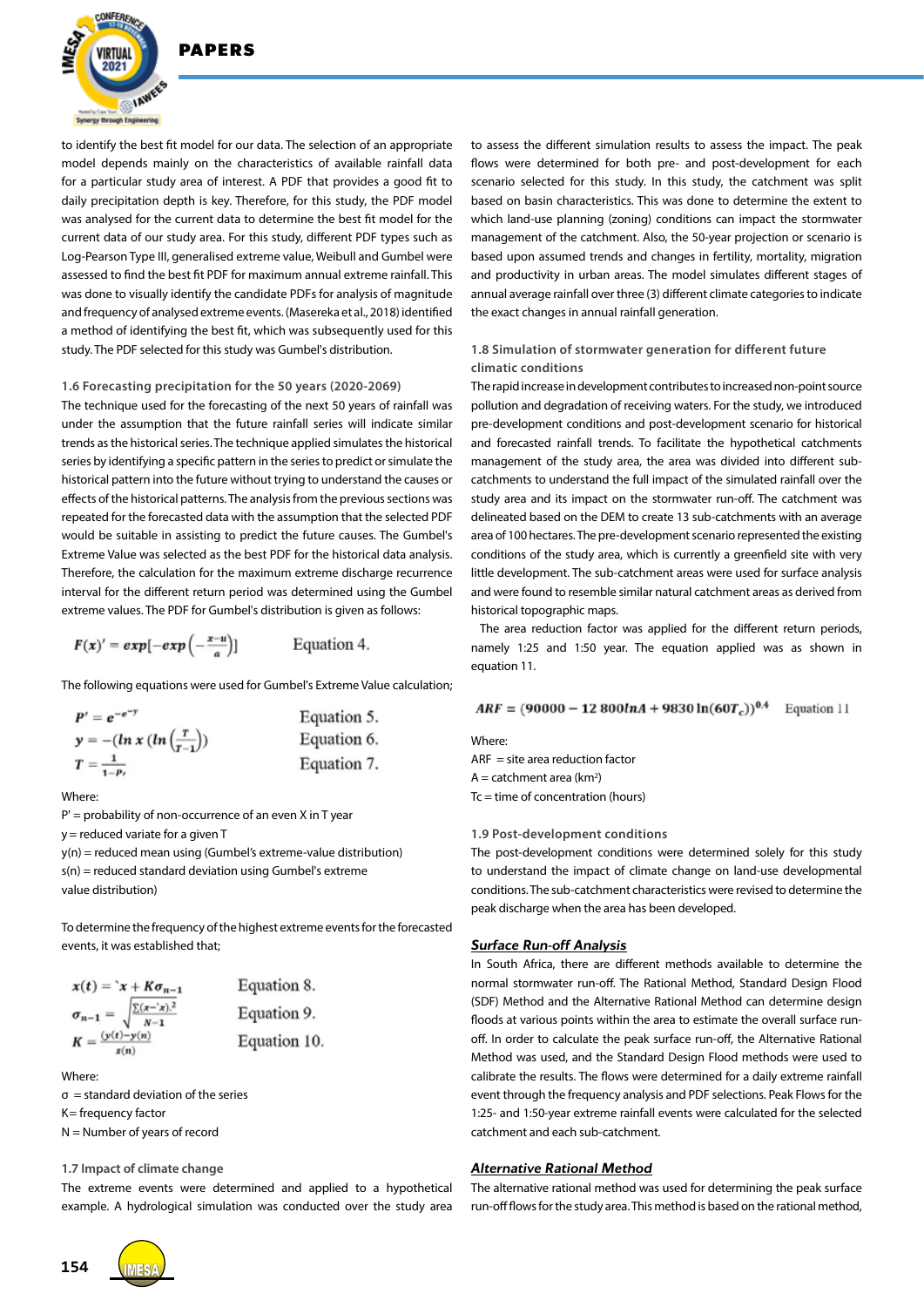with the point precipitation being adjusted to account for local South African conditions. The representative rainfall is available from the TR102 However, the frequency analysis was conducted for the historical data, and the daily rainfall for the required return periods was established. This information can be used to calibrate the hydrological model. To determine the rainfall intensity for the study location, the Alternative Rational Method uses the Hershfield Equation. The modified Hershfield method of estimating point rainfall is a very useful and reliable tool for hydrological designs. It is mainly based on the analysis of a vast amount of rainfall (Koutsoyiannis, 1999). To determine the point rainfall for the specific return period the Hershfield's equation was used in Equation 12.

 $P_{i(T)} = 1.13(0.41 + 0.64lnT)(-0.11 + 0.27ln(t))(0.79M^{0.69}R^{0.20})$ 

## **Equation 12**

#### Where:

 $Pi(T) =$  rainfall depth for duration of t and return period of (T) years in (mm)

- $t =$  duration (minutes)
- $T =$  return period

M= 25- and 50-year return period (GEV)

 $R =$  average number of days per year on which thunder was heard (days/ year) obtained by establishing the study area's position.

## **1.10 Incorporation of the simulated climatic variation into land-use planning.**

Storm & Sanitary Analysis (SSA) program has various relevant deterministic, statistical and empirical methods which the user can incorporate for their designs. The catchment was partitioned into 13 sub-catchments, and their effective areas were also determined based on the current natural subbasin. To conduct a hydrological model for the study area, the different subcatchments were thus given hypothetical land development conditions. These land conditions were introduced for all three (3) scenarios (base, historical and future climatic conditions). The hydrological model was simulated using the Rational Method to determine each sub-catchment peak flows. The following equation explains the rational method:

$$
Q = \frac{CIA}{3.6}
$$
 Equation 13

Where:

- $Q =$  Peak flow for the given return period (m<sup>3</sup>/s)
- C= Run-off coefficient given by the catchment characteristics
- $I =$  rainfall intensity for the study area (mm/h)
- $A =$  Effective Area (km<sup>2</sup>) as calculated in Equation 13 above.

The pre-development conditions were determined using the current state of the catchment characteristics. The post-development conditions were hypothetically determined to understand the impact of the point rainfall over the catchment area and, subsequently, its impact on the overall climate change findings. The different sub-catchment was hypothetically zoned to quantify the overall surface run-off should the area be developed.

The base, historical and forecasted point rainfall were all analysed for pre- and post-development conditions. This was done to understand the impact of climate change determined over the study location. The base and historical scenario used was for 1969 to 2019, and the future conditions used was for the 2020 to 2069 period. Land clearing can lead to soil degradation and massive erosion during rainfall events (Busayo et al., 2019).

## **RESULTS & DISCUSSION**

**2.1 Rainfall data and topographical data**

# *Rainfall Data*

The daily rainfall at station number 6 545 weather station for the Pelindaba gauging station is illustrated. The mean annual rainfall series for the Pelindaba gauging station exhibits significant seasonal variations. This can be attributed to climate variations for each year. The increasing trend of Spring rainfall is statistically insignificant since the coefficient of variation of (47.3%) for Summer rainfall is higher than that of Spring rainfall (39.9%) which implies more interannual variability of Summer rainfall than the Spring rainfall.

The mean annual rainfall of the area during the study period was 64.8 mm with a 21.97 mm standard deviation. The highest mean annual rainfall event was 139.8 mm, which was experienced on the 25th of March 1995, and the second highest was 115.8 mm, which was experienced on the 2nd of February 2014. In the study area, summer is the major rainy season, contributing about 34.6% of the total rainfall (where over 30% comes only in two months: December and January). In contrast, February contributed 3.6% of the summer rainfall. The short rainy season, which lasts from September, October and November (Spring season), also contributes a considerable rainfall (around 27%) of the total maximum annual rainfall. Since the maximum average annual rainfall was experienced in 1995 and 2014 (almost 20 years apart), the rainfall data for the period (1969 to 1995) was compared with the rainfall data for the period (1996 to 2019). The results indicate an 8% increase in annual mean rainfall and 10% rainfall for the Summer season. For instance, the mean annual rainfall and the Summer rainfall (December to February) in the study area from 1969 to 1995 were 60.6 mm and 27.5 mm. This amount had increased to 69.3 mm and 38.9 mm during 1996–2019 for both annual and summer season, respectively. The linear regression model of the data indicate the rate of change, which in the three cases is +0.0498 mm/ year, +0.028 mm/year and +0.0282 mm/year for annual, Summer and Spring rainfall respectively.

The mean annual rainfall and summer rainfall has increased, on average, by 8.7 mm and 11.4 mm, respectively, over the past 25 years compared with the period between 1969 and 1995. We can conclude that an extension of the rain season is likely to occur in early spring, with an increase in rainfall predicted for September, October and November. The number of rain events is expected to increase, which could conclude that the chances of floods may increase based on wetter antecedent conditions attributed to climate change. There is an existing relationship between rainfall and run-off, as it is evident that the increase in rainfall is expected to impact the existing stormwater infrastructure. Increases in future rainfall due to climate change in combination with sea-level rise could cause flooding in stormwater drainage infrastructure. More stormwater overflows can be expected with the increasing stormwater volumes, which will exacerbate the existing infrastructure. The amount of water generated within a catchment steadily increases with sprawling development. The amount of run-off volume will be dependent on the urbanisation of areas. Therefore, it is prudent that the development of greenfield sites considers the increase of rainfall to manage stormwater within the catchment area.

## *Topographical Data*

The Roodekrans 492 JQ intersects by the Hennops River, which rises to approximately 1 530 metres above sea level (m.a.s.l) near Attridgeville, far west of Pretoria. The elevation variation over the study area, which ranges between approximately 80 meters (m.a.s.l) towards the west and approximately 155 metres (m.a.s.l) along the south-eastern boundary of the study area. The high interior highland and the low-lying region have relatively steep terrain, while the ridge zone has flat rolling terrain with smooth valley flanks. The study area generally slopes from the northwest to the east. Slope



IMESA **155**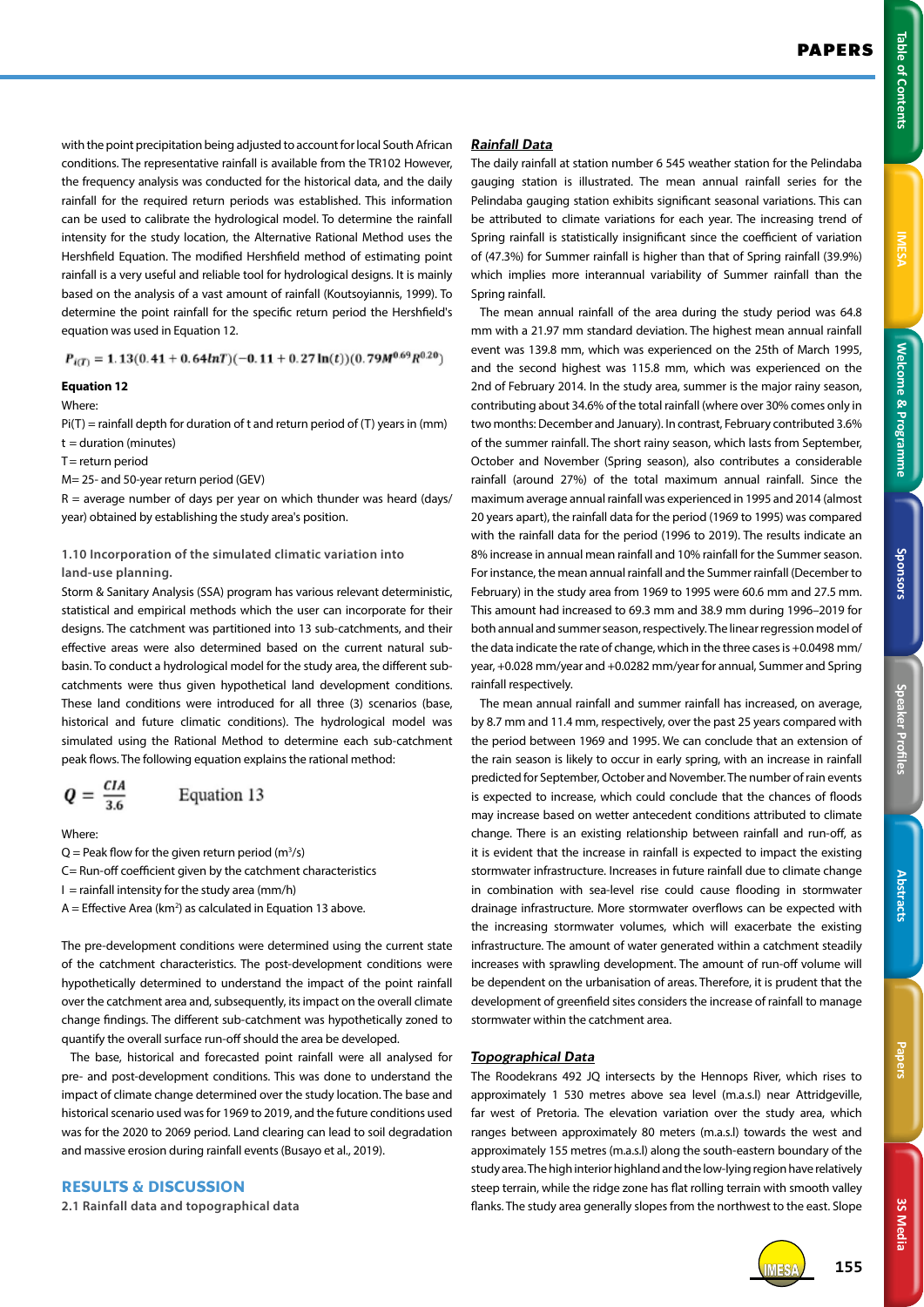

analysis of the catchment area was within the 3% to 20% gradient range. Small isolated areas reached a maximum gradient of 30% along the lower edges of the catchment area. The basic statistical analysis of the rainfall in the study area revealed that it is evident that rainfall in the selected study area is predicted to increase over the upcoming years. The majority of the increased rainfall that is projected is expected to occur during the summer months. The chances of flooding in the area are thus higher due to the fairly flat topography, which does not encourage natural surface flow. Should any development occur, it will interfere with the run-off patterns.

## **2.2 Land cover and land-use typology**

From general observation of the land cover for the study area, a significant proportion of the land remains undeveloped. Satellite images and the subsequent thematic maps extracted from available sources such as the USGS are crucial for environmental protection and spatial planning. The image classification process involves converting multi-band raster imagery into a single-band raster with different categorical classes related to diverse land cover types. The study area is predominantly made up of greenfield areas. The study area is characterised by agriculture (cultivated land, plantation areas, pasture, dryland). It is also characterised by mining and a small fraction of industrial activities. The northern and southern portions have been intensively mined over the years. Private agriculture also predominates. The greenfield area is in the vicinity of the Hennops River. Land use plays an important role mainly because of the effect of the infiltration rate; therefore, present and future conditions should be properly taken into account, especially regarding urbanisation.

#### **2.3 Frequency analysis of annual maximum events**

The historical data collected for this study indicate that most of the increased rainfall projected is expected to occur during the summer months, namely December, January and February. An extension of the rainy season may occur in early spring, with an increase in rainfall predicted between September to November (CSIR, 2019). The statistical analysis of this study indicates that the number of rain events is expected to increase, which could conclude that the chances of floods may increase based on wetter antecedent conditions and increased urban developments. The rainfall data were patched using the linear regression patch method. The descriptive statistical results derived for the Maximum Annual Rainfall data indicate the mean of 64.88 mm, which is larger than the median at 63mm with a positive skewness of 0.909 and the data had a tail that was on the right. The statistical results also show that the sample data is far from normal distribution, reflected in kurtosis, which is at 15.802.

Evaluations of the risks of extreme weather events such as heavy rain require methods to statistically determine their return periods from existing measured data. The ranking and plotting positions have gone under mathematical analysis, such as the Gumbel 1958 plotting method, so that the theoretical practicalities are understood in principle. The equations were used to determine the relationship between the plotting positions representing the Maximum Annual Rainfall events for the historical rainfall data. These return periods have been selected because stormwater drainage systems are generally designed for the 1:50 and 1:25 year design period. The results indicate that the probability of an extreme event for the 1:50 years and 1:25 years selected for this study is approximately 139.8 mm and 115 mm, respectively.

The Gumbel's distribution was selected as it is mainly used to analyse extreme values and survival analysis. The different plots were developed to identify the best PDF for the study area's rainfall data. Only the three distribution functions were assessed. From Figure 2, we can observe that the Gumbel distribution function, together with the other two distribution functions, followed a similar trend to the linear plot. The data for the PDF should have fallen on a single line inclined at 45° to the axes. The data demonstrate some scatter, but the band in which all the data are plotted can be considered reasonable. This shows that the prediction by the present method compares favourably with the Gumbel method. This representation of the results indicates that the Gumbel distribution method is the best representation that can be used to estimate the values corresponding to any return period, namely 2-, 5-, 10-, 20-, 25-, 50- and 100 years. The Gumbel distribution represents the rainfall data received better than the other two methods, namely, Weibull and Log-Pearson Type III.



events for the Roodekrans area (1969 to 2019)

#### **2.4 Selection of suitable PDF for the study area**

The PDFs were selected based on their ranking. The PDFs selected were Gumbel, Log Pearson Type III and Weibull, closely following the theoretical PDF trendline. The Gumbel distribution function closely follows the theoretical estimates for the rainfall data's maximum annual rainfall events. Quantile fitting of distribution for the Maximum Annual Rainfall series for the data, which has computed the theoretically expected value for each data input. The quantile plot demonstrates that the data follows a fairly normal probability distribution except in the extreme ends, for example, the 1:100 year return period.

With this information in hand, we can determine the return periods for the data received using the Gumbel distribution method to further determine the magnitude events used in stormwater infrastructure design. Among the PDFs presented in this study, the Gumbel distribution function yielded the best-fit PDF. The PDF yielded the best fit as presented in this study. For this study, the Gumbel distribution was selected. The Gumbel distribution function. It should be noted that rainfall data received has only 51 years of rainfall data available, which unavoidably yields much lower confidence in the results as the return period increases. For this study, the 1, 2, 5, 10, 20, 25 and 50-year return periods were assessed. Quantile plots curve follows the distribution very well for lower daily rainfall then drifts away from the theoretical distribution at extreme rainfall returns. The data also shows that longer return periods have more uncertainty around the quantile estimates. The selection of the probability of exceedance is also related to the risk that one is willing to accept and the project's lifetime.

## **2.5 Forecasting precipitation for the 50 years (2020-2069)**

The Gumbel (Generalised Extreme Value Type I) distribution function was selected for the data. We were then able to derive the return levels of extreme annual maximum rainfall. The T year return level is the level that exceeded on average only once in T years. The return level for 2, 5, 10, 15, 20, 25, 50- and 100-year return levels are indicated in Table 1. We were then able to forecast the values for the period 2020-2069. From the values, we could see the climate impact for the next 50 years, which indicated that the

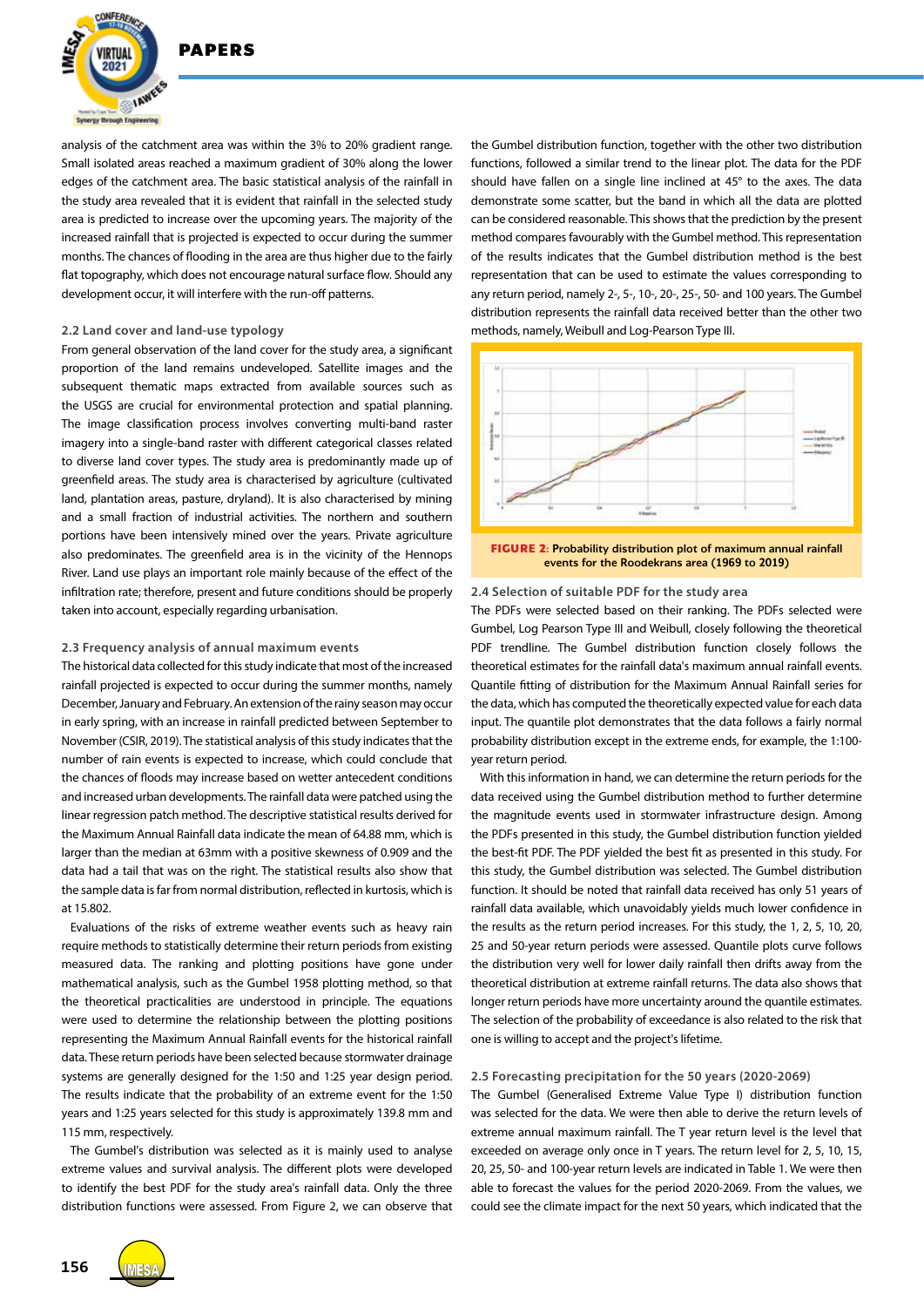| I |
|---|
|   |
|   |
|   |
|   |
|   |
|   |
|   |
|   |
|   |
|   |
|   |
|   |
|   |
|   |
|   |
|   |
|   |
|   |
|   |
|   |
|   |
|   |
|   |
|   |
|   |
|   |
|   |
|   |
|   |
|   |
|   |

Sponsors

3S Media **3S Media**

| TABLE 1: Return level of maximum extreme rainfall (mm) |          |            |                   |                   |                              |  |  |
|--------------------------------------------------------|----------|------------|-------------------|-------------------|------------------------------|--|--|
| T (return period)                                      | yt       | K          | 1969 to 2019 (mm) | 2020 to 2069 (mm) | <b>Climate Change Impact</b> |  |  |
| 2.00                                                   | 0.366513 | $-0.15692$ | 61.4281           | 86.33431          | 40.55%                       |  |  |
| 5.00                                                   | 1.49994  | 0.81824    | 82.85328          | 105.4584          | 27.28%                       |  |  |
| 10.00                                                  | 2.250367 | 1.46388    | 97.03861          | 118.1203          | 21.73%                       |  |  |
| 15.00                                                  | 2.673752 | 1.828144   | 105.0419          | 125.264           | 19.25%                       |  |  |
| 20.00                                                  | 2.970195 | 2.083193   | 110.6455          | 130.2658          | 17.73%                       |  |  |
| 25.00                                                  | 3.198534 | 2.279647   | 114,9618          | 134.1185          | 16.66%                       |  |  |
| 50.00                                                  | 3.901939 | 2.884831   | 128.2583          | 145.987           | 13.82%                       |  |  |
| 100.00                                                 | 4.600149 | 3.485545   | 141.4565          | 157.7678          | 11.53%                       |  |  |

assist in understanding developmental conditions on stormwater management and how to strategise for this. To assess the response to daily flow indices to landuse changes and the impact of climate change, the daily flows were simulated by changing the land use under specific climate conditions.

expected average was a 21% increase in the rainfall frequency to be expected overall. The results demonstrate that rainfall is expected to increase over the study area under future climate change scenarios. The increase is estimated at 40% for a 2-year return period and 11.53% for a 100-year return period. This equates to an increase in rainfall of between 20% and 40% by 2070. These results suggest that precipitation will become more intense and more frequent over time. The results depicted the 2, 5, 10, 20, 25, 50 and 100-year return periods. Using the Gumbel distribution function for 50 years shows that we would anticipate that the average monthly rainfall will increase by 13.82%. This can develop more detailed risk and damage estimates such as flooding levels and stormwater infrastructure damage.

## **2.6 Simulation of stormwater generation for different future climatic conditions**

Three scenarios selected were namely, the base, historical and forecasted scenario. The base scenario was extracted from the TR102 data as provided by the South African Weather Services for the daily rainfall. Daily design rainfall was determined using the frequency analysis for the scenario 1 (1969 to 2019 - historical) period and the scenario 2 (2020 to 2069 - forecasted) period. These data sets were used to calculate peak flows for the catchments within the Alternative Rational and SDF methodologies. The extreme rainfall events for the three (3) scenarios. The extreme rainfall depths are representative of the extreme daily event over the catchment.

## **2.7 Catchment characterisation and hypothetical land use development conditions**

The catchment was delineated based on the DEMs to create 13 subcatchments with an average area of 3 square kilometres  $(km^2)$ . The pre-development scenario represented the existing conditions of the study area, which is currently defined as a greenfield site with very little development. The hypothetical zoning conditions were subjected to the hydrological scenarios developed for this study. Each daily rainfall for the applicable periods was considered to determine the run-off for the entire study area.

This analysis will provide insight into the impact of the development over the study area for each of the scenarios selected for this study. The hypothetical examples were subjected to peak run-off calculations for both the predevelopment and post-development conditions. This was to understand the pre- and post-development run-off. The current daily rainfall, the base scenario, is modelled as received from SAWS TR102 systems. Historical scenario (scenario 1) used historical rainfall data to develop a theoretical PDF to predict future development conditions by using frequency analysis. The forecasted values, scenario 2 (forecasted scenario), indicate the future rainfall conditions that may need to be designed. The impact of future rainfall may be severe. Thus, looking into the urban developmental conditions will **2.8 Pre-development and post development conditions** The pre-development conditions of the study area consist of mainly. It is also characterised by mining and a small fraction of industrial activities. The area has thus been sub-divided into different sub-catchment areas based on the current flow characteristics of the natural ground. The pre-development characteristic assumptions were based on the existing site conditions and measured properties. The general slope of the site is 3%, of which the area is mostly naturally landscaped, which encourages permeability. The vegetation and land characteristics of the area were used to determine the coefficient characteristics to determine run-off. The overall elevation throughout the site varies between 80 metres (m.a.s.l) towards the west and approximately 155 metres (m.a.s.l) along the south-eastern boundary of the study area.

These are critical elements to determining the stormwater run-off for the study area at its pre-development state. The post-development conditions (catchments characteristics) were based on the proposed development conditions for the study area. The proposed development consists of 4 different development conditions based on the post-development characteristic assumptions for the future land-use characteristics. The -postdevelopment conditions consisted of residential development, landscaped or undeveloped areas, commercial development, and impervious areas, consisting of surfaced roads and other building uses. The proposed development results in changes to the existing catchment areas. The land use between the different sub-catchment areas is dominated by residential areas in urban spaces and urban-rural development. The areas have high densification, which may increase surface run-off. The different land-use percentages were shown to consist of lawn and street land-use for consideration into the stormwater simulation for post-development conditions. The general slope of the site for post-development conditions is 2.5%, of which the area is predominately developed, resulting in high surface run-off and volume.

# *Base Scenario Mapping*

The base scenario mapping consisted of the daily rainfall received from the TR102 for the Hennopsriver rain station. Although this daily rainfall is average, we considered it to understand its impact on the run-off results for the study area. The simulation was conducted using the selected design program. The model was run on Autocad Civil 3D for 24 hours to match the design storm durations. The total inflow volume is for the full mode 24-hour duration. The peak flows for the base scenario are also indicated in Table 2.

# *Scenario 1*

The results show that a combined discharge of 917.79  $m^3/s$  and 1082.62  $m^3/s$ for pre- and post-development conditions, respectively, can be expected for the overall study area. Prior to the zoning conditions being imposed on the study area, the pre-development conditions consisted of a fairly natural



IMESA **157**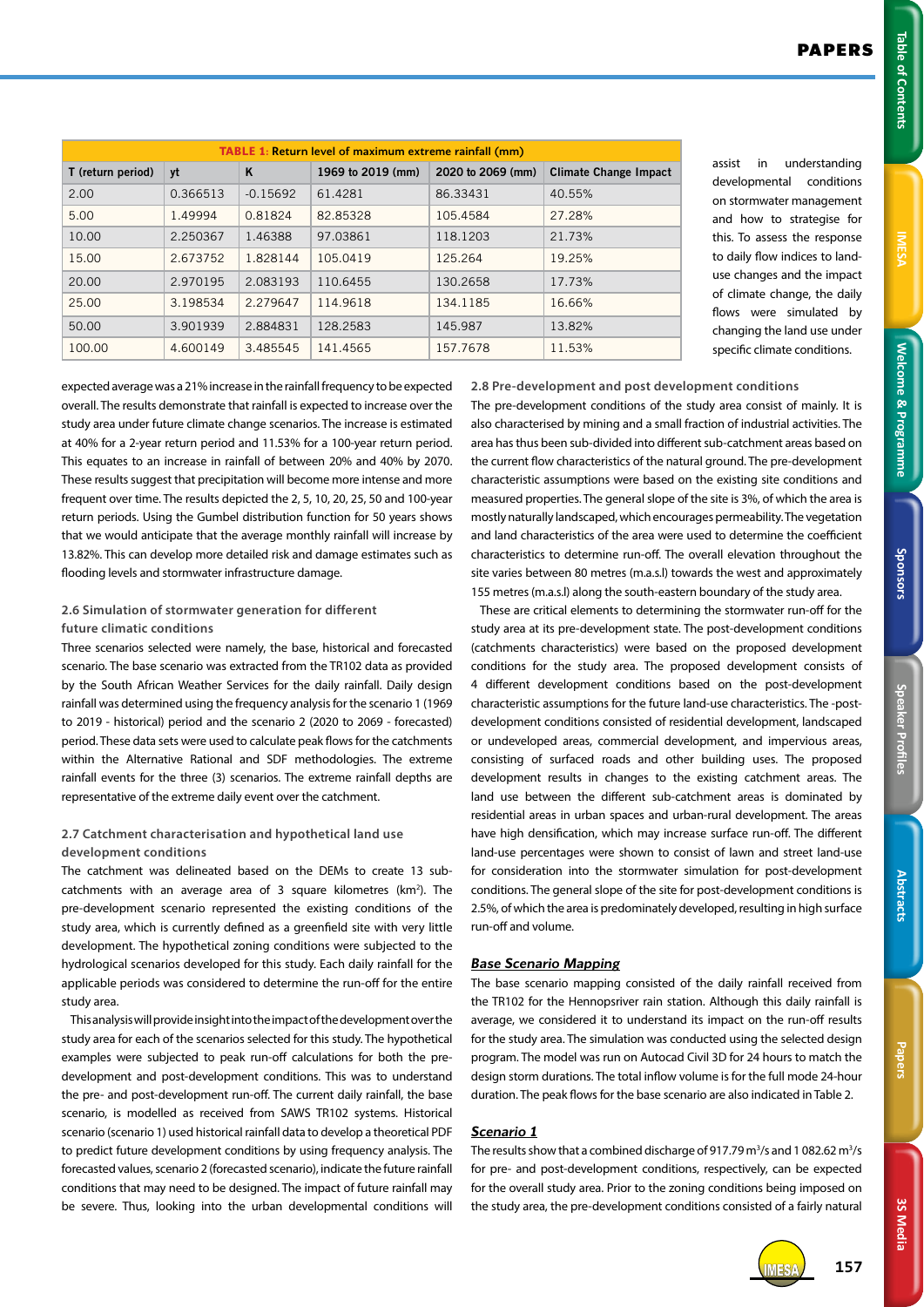**DADEDS** 



| TABLE 2: Results of Storm and Sanitary Analysis model on Civil 3D for Base Scenario Mapping, Scenario 1 and Scenario 2 |           |                                                           |           |             |                                   |               |  |  |
|------------------------------------------------------------------------------------------------------------------------|-----------|-----------------------------------------------------------|-----------|-------------|-----------------------------------|---------------|--|--|
| Recurrence Internal                                                                                                    |           | 1 in 25 year   1 in 50 year   1 in 25 year   1 in 50 year |           |             | 1 in 25 vear $\vert$ 1 in 50 vear |               |  |  |
| Peak flow at Outfall $(m^3/s)$                                                                                         | 917.79    | 1 082.62                                                  | 994 37    | 1 1 7 2 9 5 | 1 262.25                          | 1488.94       |  |  |
| Total inflow volume $(m^3)$                                                                                            | 3 263 210 | 3 442 077                                                 | 3 535 495 | 3729286     | 4 4 8 7 9 5 3                     | 4 7 3 3 9 5 2 |  |  |

## **CONCLUSION**

The data received for this report indicated that over the area, there had been a substantial increase in rainfall events between 1969 to 1995 and 1995 to

landscape which encouraged stormwater infiltration. The introduction of post-development conditions yielded an 18% increase in stormwater runoff volume for the study area. Climate change impacts may exacerbate the stormwater impact resulting from the post-development conditions. The results shown of the Autocad Civil 3D modelling are summarised. The model was run for 24 hours to match the design storm durations. Scenario 1's amount of peak run-off for the entire area is summarised in Table 2. The results show that a combined discharge of 994.37 m<sup>3</sup>/s and 1 172.95 m<sup>3</sup>/s for pre- and post-development conditions, respectively, can be expected for the overall study area. The introduction of post-development conditions yielded an 18% increase in stormwater run-off volume for the study area. Climate change impacts may exacerbate the stormwater impact resulting from the post-development conditions.

## *Scenario 2*

The existing and proposed post-development conditions for the model were kept consistent throughout the scenario analysis. Scenario 2 consisted of the daily rainfall analysed from the frequency analysis for the Pelindaba rain station and forecasted. As above, the simulation was conducted using the Civil 3D Storm and Sanitary Analysis. As provided in Chapter 3, the peak discharge for our proposed scenario 2 with the daily rainfall retrieved from the frequency analysis and subsequently forecasted for the 2020 to 2069 period. The results shown of the Civil 3D modelling are summarised. The model was run for 24 hours to match the design storm durations. The total inflow volume is for the full mode 24-hour duration, also shown in Table 2.

From the results, we can see that more frequent and intense rainfall is projected for the region, and the development of an area can affect the overall drainage of the area. Stormwater run-off can wash away sediments, important nutrients or any other pollutants into the natural watercourse, which may have adverse effects on the overall natural water cycle and other systems such as the environment and ecosystems. From the analysis, it is evident that climate change impacted rainfall and predicted rainfall could have an impact on the current development conditions of any region. Each of the hydrographs for the different scenarios peaked higher and faster than in pre-development conditions, which indicate that both the run-off volume and peak discharge are substantially increased under the developed conditions. Therefore, based on previous trends, there is a likelihood that the hypothetical area analysed in this dissertation will be under-designed over the next 50-year period should the climate impacts not be incorporated. This implies that the magnitude of these flood events will increase.

For the Roodekrans area, which was analysed with hypothetical land-use requirements, this will translate to an increase in precipitation in the area that may be subjected to flooding due to under-design. The stormwater run-off showed that we could expect an average increase of 26% over the study area between 2020 and 2069. From the assumption made on post-development conditions for this study and with the input information obtained from the design rainfall program, a peak flow value for this area could be determined for the 1 in 50- and 1 in 100-year extreme events, respectively, which takes into account the climate change impacts. This will allow for the accurate size determination of major stormwater infrastructure to facilitate the drainage of this volume of water from the study area.

2019. The percentage increase was the largest for most of the extreme rainfall events. The frequency analysis conducted for this study indicated that a 21% increase should be expected between the 2020 and 2069 period, with the intensity of a 2-year return period expected to increase by a staggering 40%. In light of this, the impact of climate change is evident, and thus stormwater management within this study area requires extensive thought process for future urban development. The rainfall and discharge for the base scenario were used to calibrate the model parameters of the catchment. The study area was divided into different sub-catchment with different catchment characteristics for post-development (urban development). These subcatchments were established for the three (3) different scenarios. To analyse the impact, the stormwater run-off was analysed for the different scenarios. From the results, we could see how the different scenarios reacted to the increase in rainfall. Thus, to maintain the base scenario stormwater run-off, with the forecasted rainfall intensity, the areas were reduced to ensure that the developments do not become vulnerable to the risks of climate change.

From the analysis, it is very clear that the amount of greenfield area available for stormwater management should be identified early in project planning. This will largely dictate the extent to which different stormwater design elements are feasible in any development to ensure that climate change impacts are considered.

#### **RECOMMENDATIONS**

The rainfall data limitations, particularly the lack of rainfall data for longer periods, present challenges for planners and engineer. Although there are methods for replacing the data, an accurate representation of the required data would have ensured the homogeneity of the results is maintained. Considering the above, there is a need for a project funded by the government, which undertakes maintenance and backup rain gauges to be implemented across the country. This will be useful in providing the first approximation for a hydrological modeller or any practitioner to estimate peak discharges with accurate rainfall data.

The literature review shows that there is very little consideration for stormwater analysis during the feasibility and zoning stages of Greenfields. The increase in development poses a major risk for areas that may already be prone to flooding. Further consideration by the government to incorporate planners and engineer's recommendation in the planning of zoning of areas will ensure that the issues such as climate change are considered from the beginning.

An integrated approach needs to be adopted to determine the extent of encroachment of new development. Depending on the specific area, decisions can be made whether to allow no development at all or whether to allow some development with special conditions. For proactive planning of developments, impacts of climate change on stormwater management for the greenfield areas should be pre-defined.

## **REFERENCES**

Busayo, E. T., Kalumba, A. M., & Orimoloye, I. R. (2019). Spatial planning and climate change adaptation assessment: Perspectives from Mdantsane Township dwellers in South Africa. Habitat International, 90. https://doi.org/10.1016/j. habitatint.2019.04.005